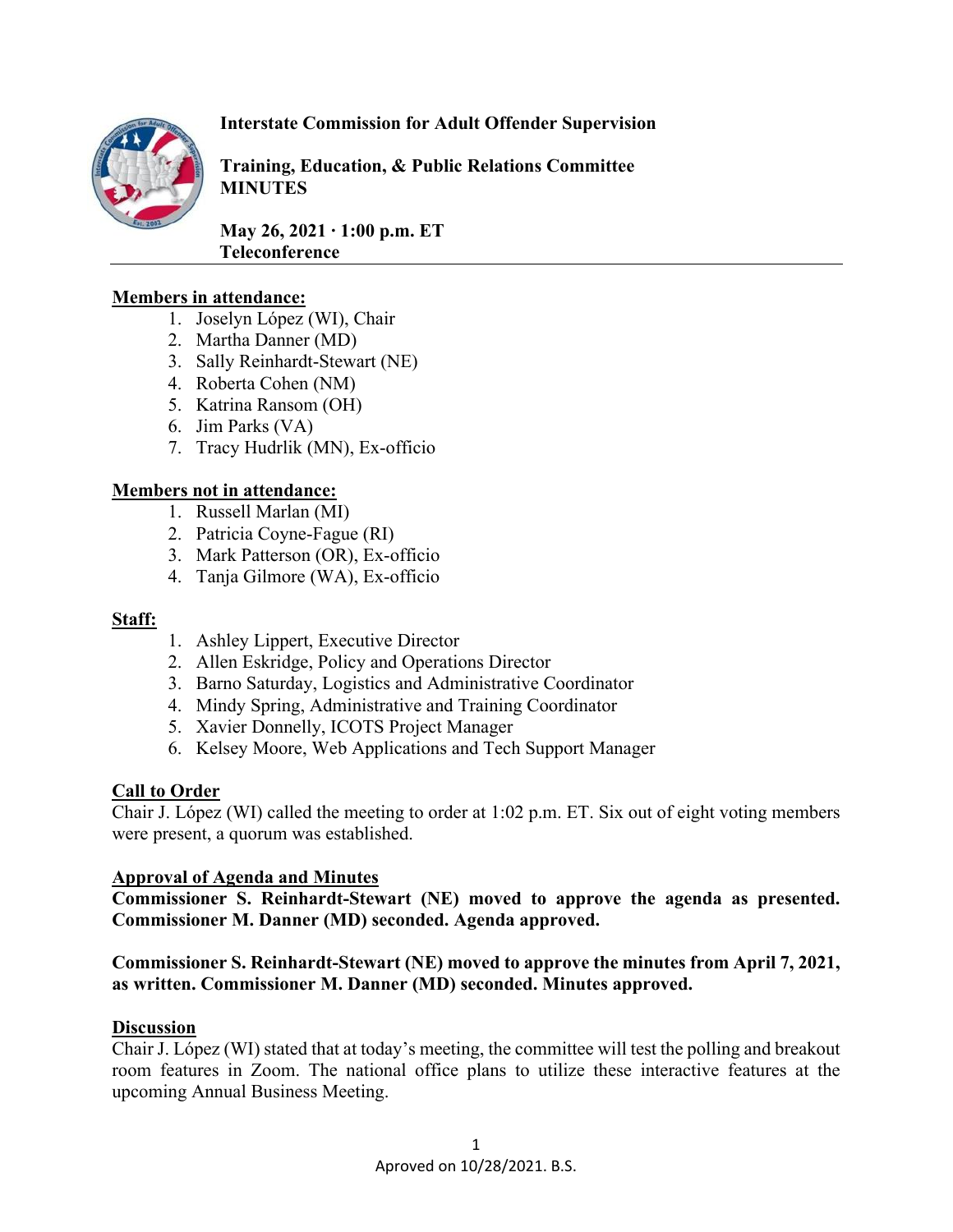She updated on the two round table discussions on *Remote Sentencing/Hearings* and *Electronic Signatures* hosted by the national office*.* The discussions were well received and the national office plans to hold another set of round tables - one this summer and the second one in the fall. She presented a list of potential topics to the committee for review. She asked the committee members to choose their top two choices.

*Polling results for round table ideas for summer & fall sessions:*

- 1. *State Councils:* Discuss toolkit resources, the state council's role, and its benefit to states, as well as scenarios for involving a state council. **Received 1 committee vote.**
- 2. *Victim Engagement:* Discuss the obstacles and recommendations discovered through the NIC Post-Conviction Victim's Rights Project that aimed to move post-conviction services and systems toward affording victims their rights and recognizing victims as integral actors in, and consumers of effective post-conviction systems. **Received 0 committee votes.**
- 3. *Warrants:* Discuss what procedures states currently use to manage warrants and how will that change when/if the rule or enhancement passes. What progress have states made in tracking warrants and what lingering challenges exist. **Received 3 committee votes.**
- 4. *Reducing Revocations*: Highlight the importance of involving stakeholders. Discuss what revocation thresholds states employ. Invite CUNY Institute to talk about their Reducing Revocations Challenge. The Challenge supports action research in 10 jurisdictions around the country to explore in-depth the drivers of probation failure and use that information to identify new policy and practice solutions. **Received 3 committee votes.**
- 5. *ICOTS:* How states can improve on data entry training and enforcing the Privacy Policy requirements. Discuss options for Data Exports. **Received 1 committee vote.**
- 6. *Ex Officio Engagement:* Invite Ex officio members to join in a discussion on their pandemic response. **Received 0 committee votes.**
- 7. *Retaking Challenges:* Invite National Sheriff's Association to weigh in on retaking challenges. Engage states in how they comply with Rule 5.105-Retaking within 30 days. Share practices states have implemented to work around the pandemic to conduct extraditions. **Received 6 committee votes**.

Executive Director A. Lippert stated that based on the polling results, the national office would focus on *Retaking Challenges* topic this summer and *Reducing Revocations* topic in the fall. She advised waiting on the Warrants round table discussion until after the full Commission's vote on the warrant related rule and ICOTS enhancement proposals at the Annual Business Meeting.

The committee noted that the Zoom polling feature was self-explanatory and easy to use.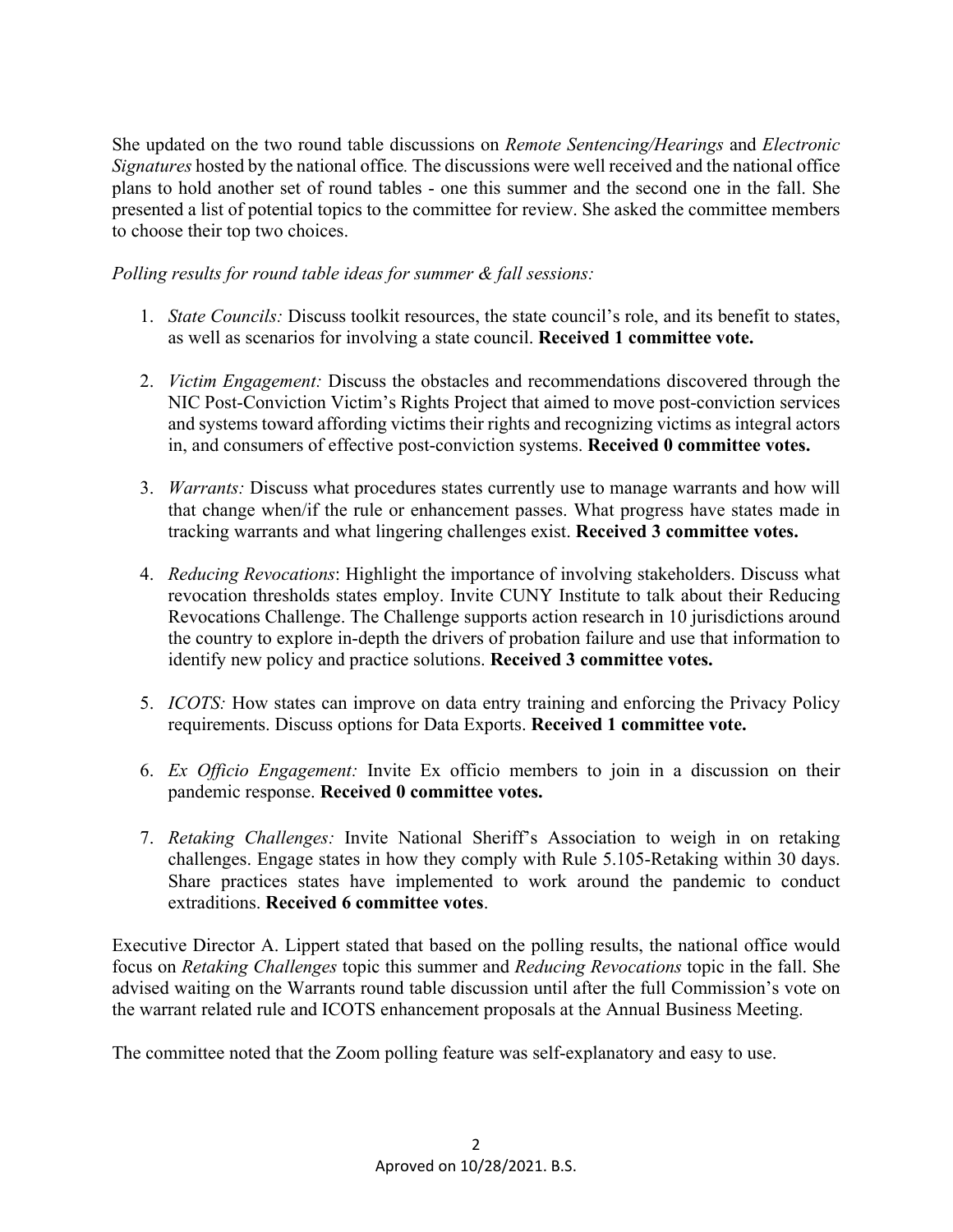Executive Director A. Lippert presented the Remote Sentencing & Hearings whitepaper drafted by Legal Counsel Travis. The paper also included remote hearing for sex-offenders and absconders. Based on the comments received from the Executive Committee, the national office put together a Q&A section. She asked the Training Committee members to provide their commentary on the Q&A part and decide if any additions or clarifications were necessary.

The national office randomly divided the committee into two groups to discuss the O&A part. The committee agreed to set aside 6 minutes for breakout rooms.

Training Coordinator M. Spring stated that her group discussed sex-offender supervision and issues with obtaining residence eligibility.

Executive Director A. Lippert noted that her group discussed stakeholders involved in the remote hearing process.

Commissioner S. Reinhardt-Stewart (NE) stated that she saw incorrect rule referencing when she first read the paper a couple weeks ago. She could not locate the error at the meeting. If she finds the error again, she will send it to the national office for consideration.

Chair J. López (WI) complemented the national office for putting together the Q&A section as it clarified the application and implications of the white paper.

The committee reached a consensus on the Q&A part of the paper, which will be published on the Commission's website by the end of the week.

The committee discussed the breakout feature of zoom and noted that it was easy to use. The committee agreed that 6 minutes was not enough for an in-depth discussion on such complex issue as the Remote Sentencing & Hearings.

Chair J. López (WI) asked the committee members about the probable cause waivers and rule requirements for holding offenders in custody on a waiver. If an offender waived a probable cause hearing, was the receiving state required to hold the offender in custody or not.

Commissioner R. Cohen (NM) noted that New Mexico kept offenders in custody unless the court released them on new charges. Then, they continued to supervise these offenders until the charges were adjudicated. With the behavior requiring retaking, if PC was found, they would place the offender in custody.

Commissioner S. Reinhardt-Stewart (NE) said that Nebraska Parole held PC hearings automatically. If they send the violation reports, they inform the other state that PC had been found or the offender signed the waiver admitting one of the violations had occurred. They usually keep offenders in custody. She only could recall two cases when they allowed the offender to remain in the community.

Commissioner K. Ransom (OH) stated that Ohio worked with the jails to allow out of custody hearings. They placed offenders in custody if PC was found.